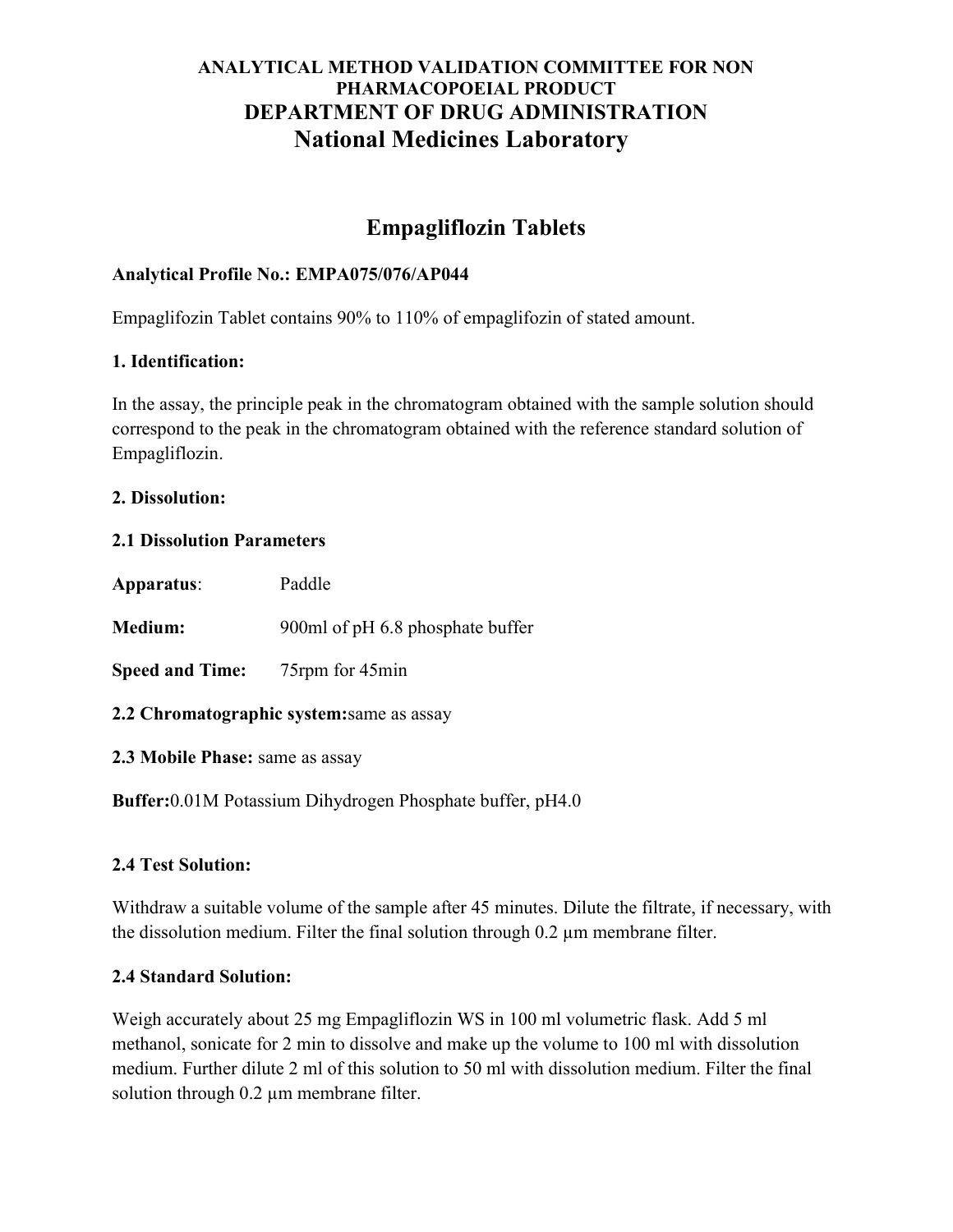## ANALYTICAL METHOD VALIDATION COMMITTEE FOR NON PHARMACOPOEIAL PRODUCT DEPARTMENT OF DRUG ADMINISTRATION National Medicines Laboratory

### 2.5 Procedure:

Proceed the process as described in assay methodand obtain the respective chromatograms. Measure the peak responses and calculate the % release of the drug.

## 2.6 Limit:

D.NLT 75% of the stated amount

## 3.0 Uniformity of Content (if required):

## 3.1 Chromatographic condition: same as assay

## 3.2 Procedure:

Weigh 10 tablets individually and put each in volumetric flask. Proceed the process as described in assay methodexcept for test solution.

### 3.3 Test Solution:

Place a tablet in a 50ml volumetric flask, add 30ml of diluents, sonicate for 15 minutes. Cool and make up the volume to 50ml with diluents. Filter it through 0.2 µm membrane filter.

#### 4. Assay:

## 4.1Chromatographic system:

| Column:                    | C18, $150*4.6$ mm, 5 µm            |
|----------------------------|------------------------------------|
| <b>Flow rate:</b>          | $1.5$ ml/min                       |
| Wavelength:                | 227nm                              |
| <b>Injection volume:</b>   | $20 \mu l$                         |
| <b>Column Temperature:</b> | $30^{\circ}$ C                     |
| Detector:                  | UV                                 |
| <b>Solvent Mixture</b>     | Equal volume of water and methanol |
| <b>Mobile Phase:</b>       | Methanol: Buffer (50:50)           |